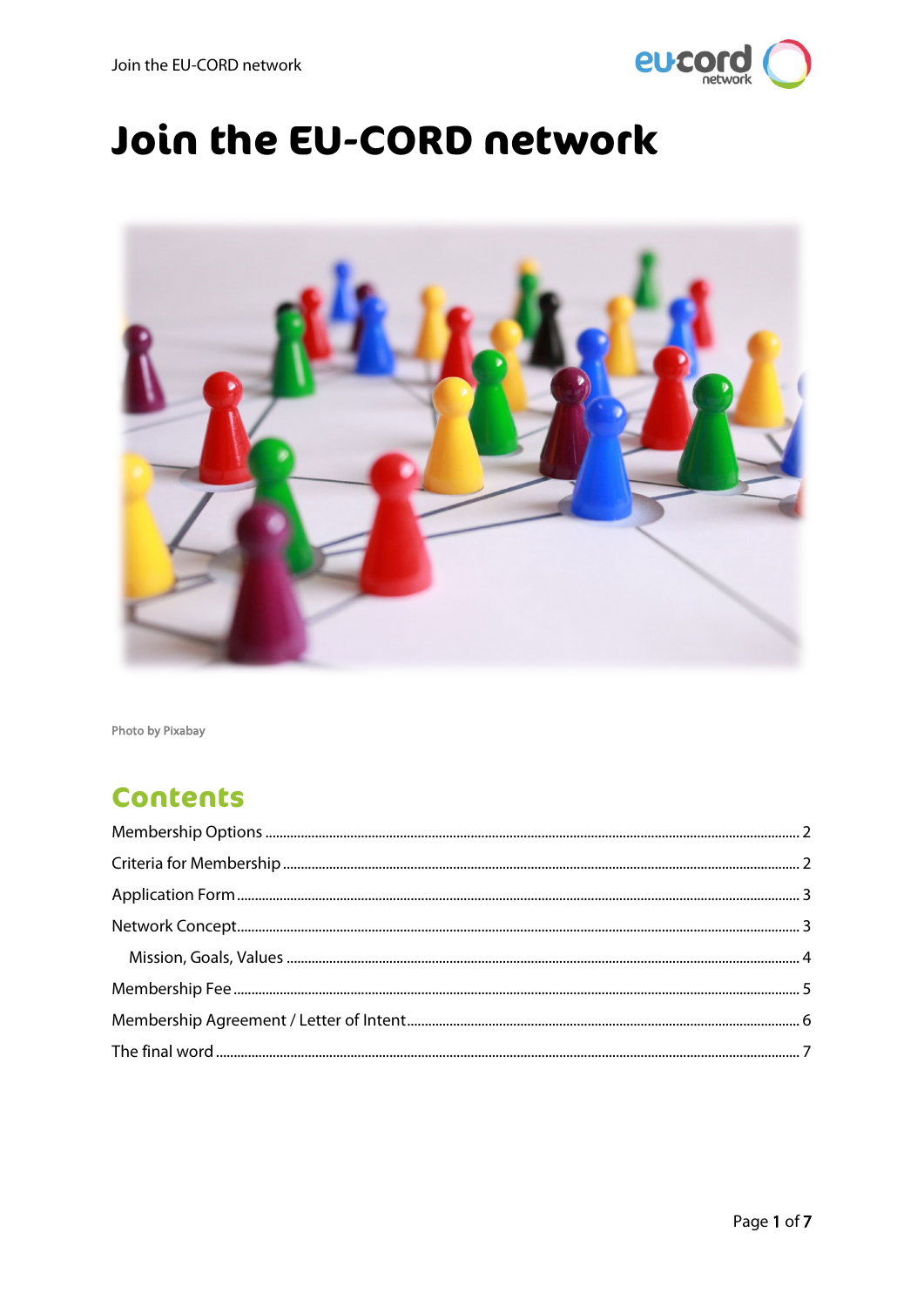

# **4 Easy Steps**

If you think that EU-CORD could be the right network for your organisation, then:

- 1. Complete the online application form: [https://form.jotform.com/eu\\_cord/membership](https://form.jotform.com/eu_cord/membership-application-form-)[application-form-](https://form.jotform.com/eu_cord/membership-application-form-)
- 2. Meet with Ruth Faber (EU-CORD CEO) and the Administrative Council (the executive body of the General Assembly).
- 3. Formally present your organisation to the Administrative Council either in person or virtually.
- 4. Wait for the General Assembly vote (spring or autumn).

# <span id="page-1-0"></span>**Membership Options**

There are four types of membership: Member, Associate Member, Affiliate Member and Observer.

- The standard membership option is that of *Member* this is an organisation that fulfils the membership criteria and is subsequently approved by the General Assembly.
- An *Associate Member* is an organisation that shares a similar mission and vision and adopts similar strategies as Members but does not strictly meet the criteria to become a full Member.

Associate Members have equal status to Full Members but have no General Assembly voting rights and are not electable into the Administrative Council (AC). The Associate Membership fee is equal to the Full Membership fee. Associate Members have access to the General Assembly as well as to all programme working groups and other meetings.

- An *Affiliate Member* is an organisation that is an affiliate of an EU-CORD member. The largest (€) of the family should be the EU-CORD Member. Any organisation retains the right to membership in the network, and potential affiliates should discuss the right approach internally before approaching the Secretariat. There may be different approaches for different affiliates. The affiliate makes a flat-rate contribution to EU-CORD's budget of either €250 or €500 per year; it has full access to all working structures but does not have voting rights and cannot sit on the Administrative Council.
- An *Observer* is an organisation with a different mission and vision and core business as Full Members. Still, it has valuable contributions to the network's members' mission, vision, and strategies.

In the application form, you will be asked to identify which membership option you are applying under – you can also say that you are not sure!

# <span id="page-1-1"></span>**Criteria for Membership**

Full Members need to fulfil the following membership criteria:

- 1. A Christian organisation which clearly articulates its Christian basis and values.
- 2. Has a good reputation and can demonstrate a commitment to quality and accountability in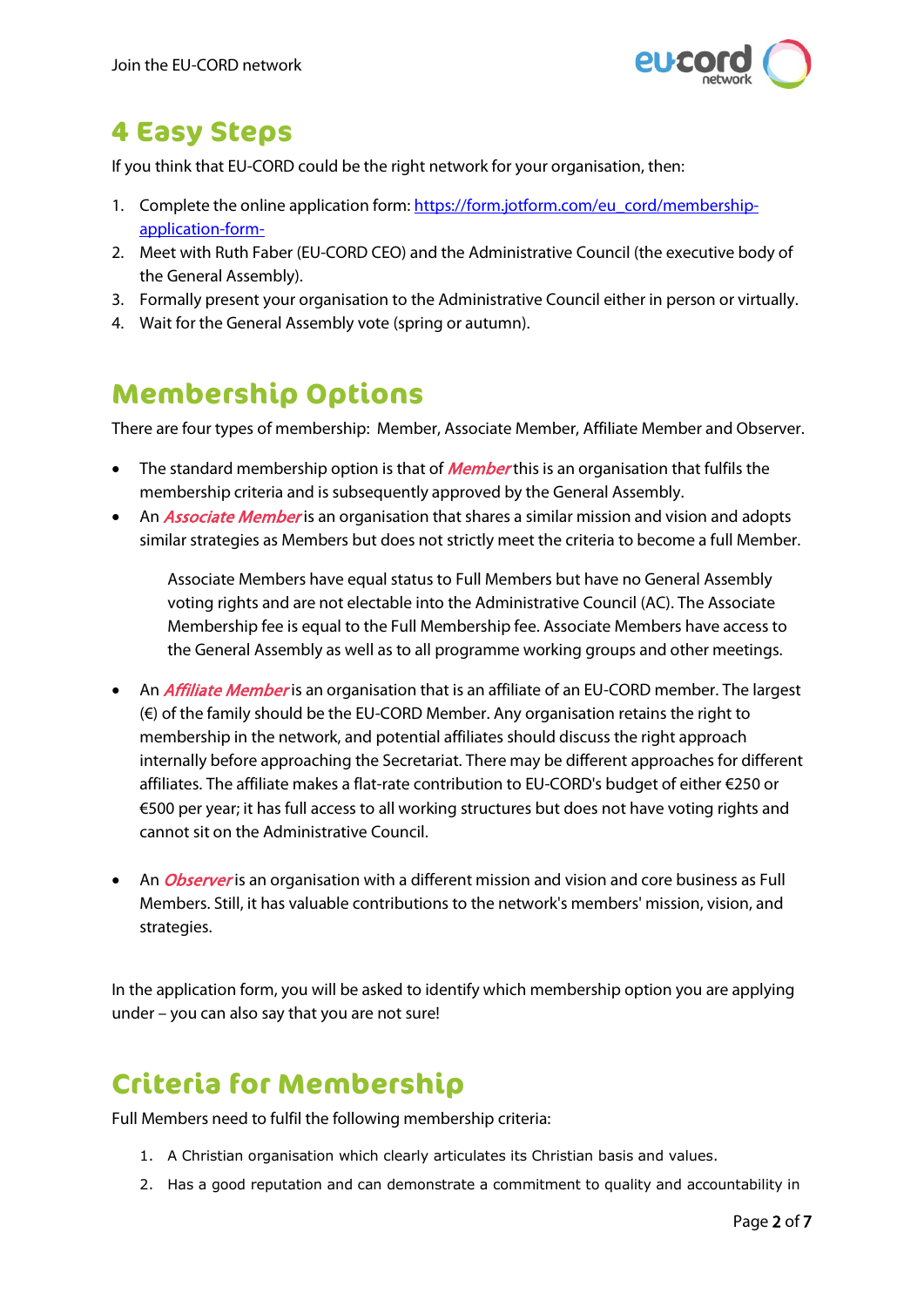

the delivery of its activities.

- 3. Has an international agenda whose primary aim concerns at least one of the following: the eradication of poverty, reduction of inequality, and ending social exclusion through activities relating to international development and/or peacebuilding and/or emergency relief, and /or advocacy and/or human rights and/or development education.
- 4. Is legally established in a European country.
- 5. Has an independent governance structure (Board of Trustees or Directors).
- 6. Maintains its own operations to address its aim rather than simply acting as a fundraising subsidiary of a parent organisation.
- 7. An organisation that has other affiliations must accept that membership of the Association is exclusive to itself and does not confer any rights on any affiliates. If any affiliated agency wishes to benefit from membership of the Association, they must apply in their own right.

# <span id="page-2-0"></span>**Application Form**

The application form assesses applicants against the criteria mentioned above. To complete the application, you will be asked to upload the following:

- Articles of association/statutes
- Most recent annual report
- Organisational strategy
- Quality frameworks or quality statement *(if available)*

In case of application as an affiliate, the family partnership agreement and a supporting letter from the full Member who will be in the lead are also required.

The link to the application form can be found here: [https://form.jotform.com/eu\\_cord/membership-application-form-](https://form.jotform.com/eu_cord/membership-application-form-)

### <span id="page-2-1"></span>**Network Concept**

We are a member-led network with the network's actions carried out by its members, facilitated by a 2-person Secretariat located in Brussels. The 2022+ strategy has identified the following goals:

- 1. Supporting partnerships and funding
- 2. Supporting member-led advocacy initiatives
- 3. Communicating the added value of faith-based actor
- 4. Developing knowledge and capacity building

In pursuit of these goals, we build connections and aim to mobilise around issues that matter most to members. For up to date information on current activities, please take a look at our website[: EU-](https://www.eu-cord.org/)CORD Network – [European Christian Organisations for Relief and Development](https://www.eu-cord.org/)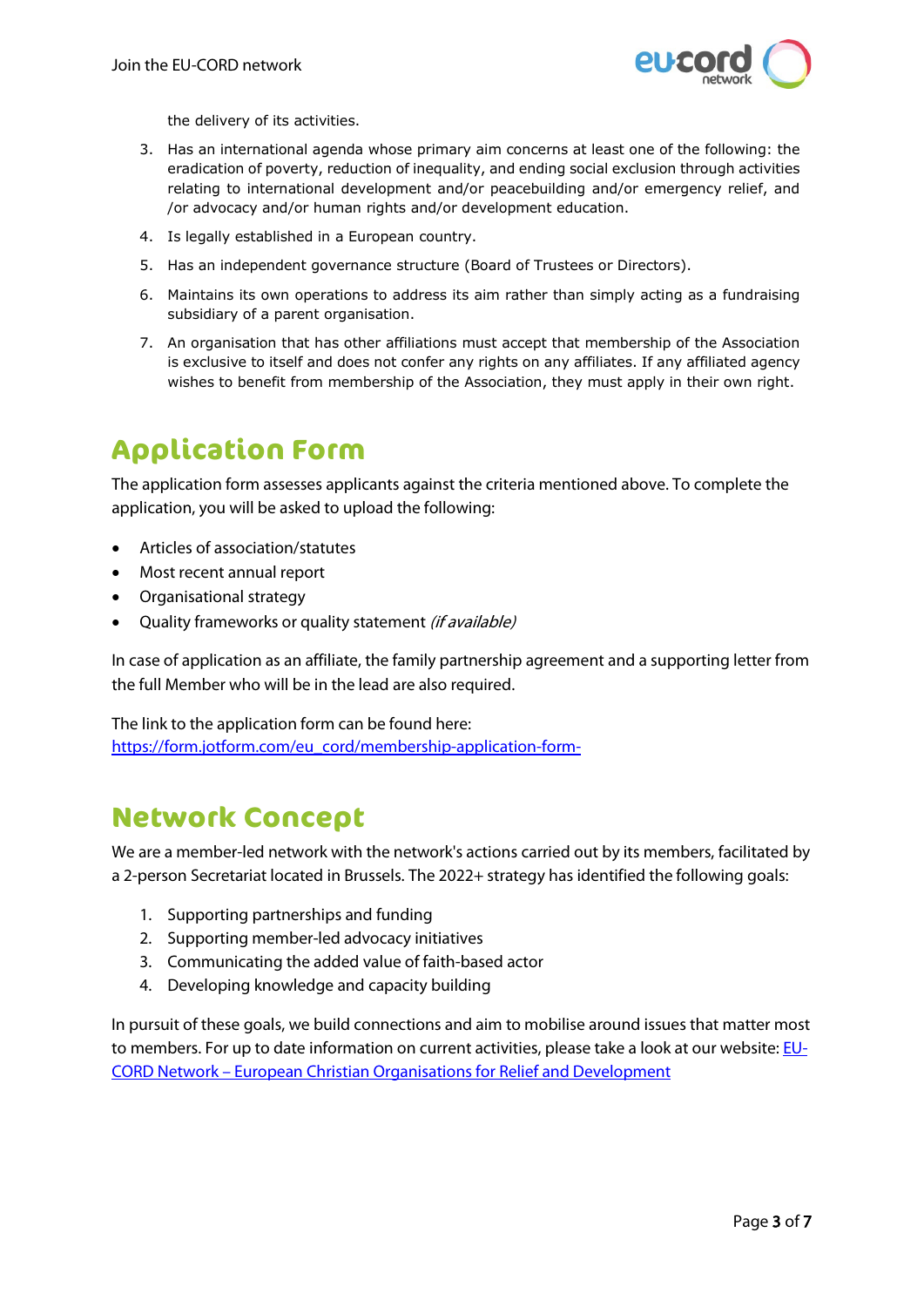

### <span id="page-3-0"></span>**Mission, Goals, Values**

#### **Mission**

Christian organisations collaborating for a transformed, just, and equal world.

#### **Goals**

- 1. Supporting members and their national counterparts to develop partnership approaches, diversify funding options, and access funding from the European Union.
- 2. Equipping members and their national counterparts to advocate towards European policymakers on issues concerning humanitarian action, sustainable development, peacebuilding, and the role of faith-based organisations.
- 3. Communicating the added value of faith-based actors and the importance of engaging with faith communities towards the European Union and other civil society actors.
- 4. Developing the knowledge of members and their national civil society counterparts through mutual capacity building and learning.

#### **Values**

Relationship: at the heart of the network lies the quality of the relationship between us and those with whom we partner and the degree to which we co-operate.

Servanthood: we strive to achieve our mutual goals in a spirit of servanthood, supporting each other while respecting each agency's specific identity.

Compassion: through our actions, we show that Christian organisations can bring a professional standard of work that embraces humanity and promotes dignity.

#### **Strategy**

You can find our 2022+ strategy here: [eu-cord-strategic-direction-2022.pdf](https://www.eu-cord.org/2015/wp-content/uploads/2021/11/eu-cord-strategic-direction-2022.pdf)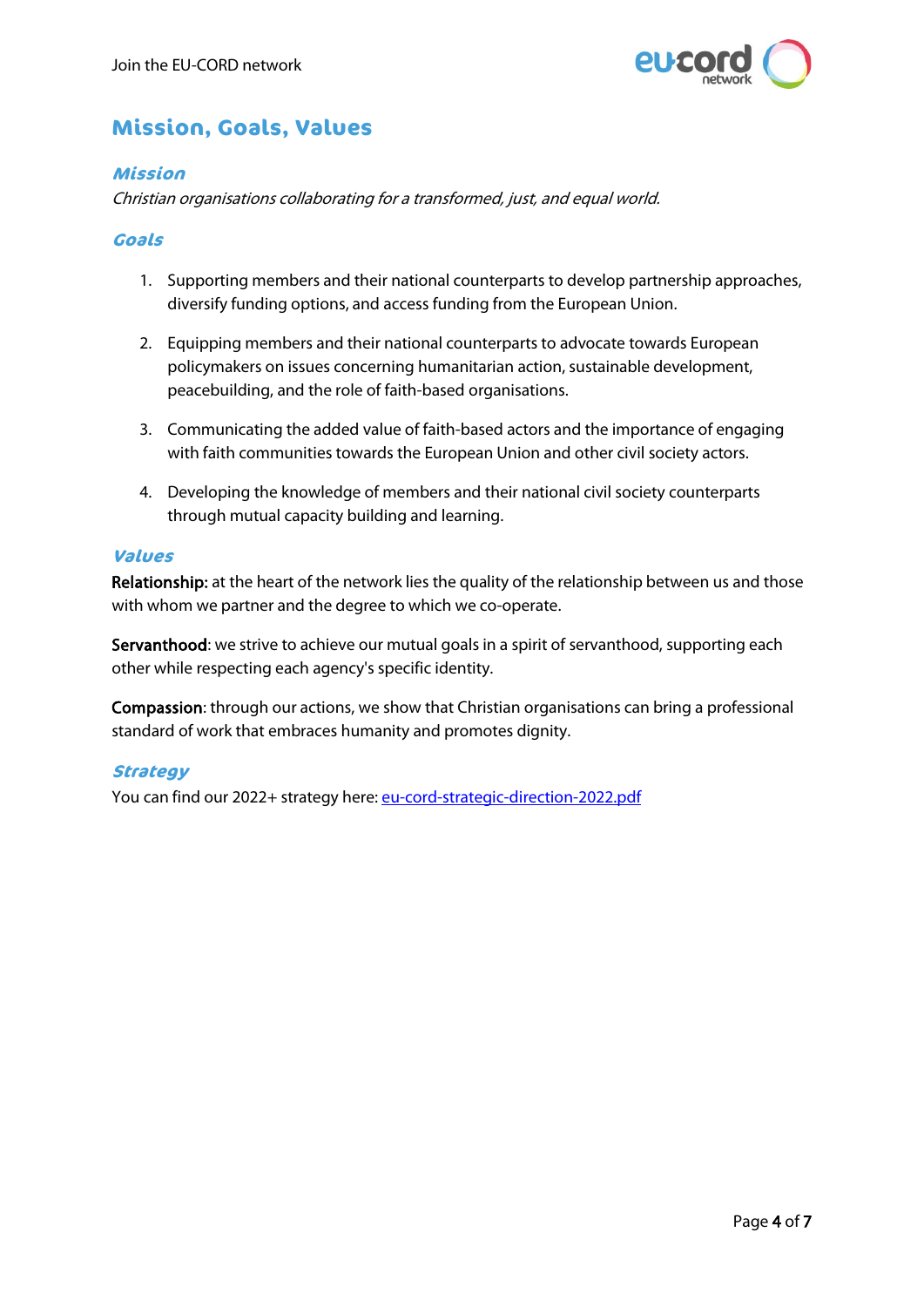

# <span id="page-4-0"></span>**Membership Fee**

Membership fees wholly fund the network. Fees are allocated proportionally to members based on an average of the 3-year turnover. The amounts vary year-on-year depending on the budget and changes to the membership. There is an upper and lower cap.

The General Assembly approves the budget.

#### What can you expect to contribute? Members and Associate Members.

For a rough calculation, you can take your annual turnover for last year and see where you are placed in this recent membership fee calculation.

| Member | <b>Annual Turnover</b> | <b>Annual Membership Subscription</b> |
|--------|------------------------|---------------------------------------|
| Member | 298,725                | 500                                   |
| Member | 893,367                | 842                                   |
| Member | 1,026,185              | 967                                   |
| Member | 1,834,064              | 1,728                                 |
| Member | 2,318,281              | 2,184                                 |
| Member | 2,601,899              | 2,452                                 |
| Member | 3,141,757              | 2,960                                 |
| Member | 4,733,610              | 4,460                                 |
| Member | 6,495,974              | 6,121                                 |
| Member | 7,587,869              | 7,150                                 |
| Member | 9,115,083              | 8,589                                 |
| Member | 9,167,923              | 8,638                                 |
| Member | 10,341,347             | 9,744                                 |
| Member | 11,251,264             | 10,601                                |
| Member | 18,308,440             | 17,251                                |
| Member | 19,031,877             | 17,932                                |
| Member | 27,405,083             | 20,328                                |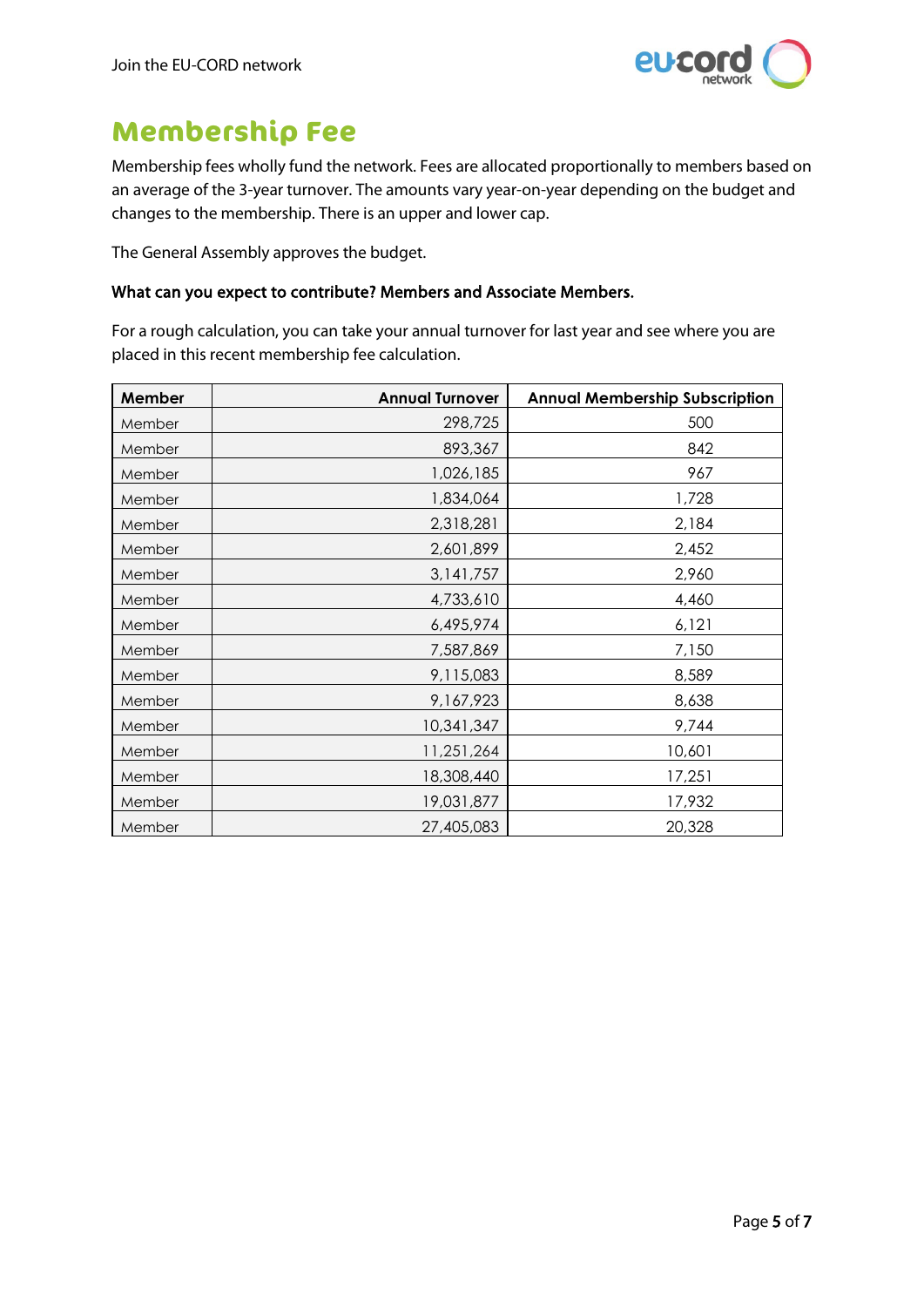

# <span id="page-5-0"></span>**Membership Agreement / Letter of Intent**

All members are asked to sign the letter of intent.

As leaders of EU-CORD member organisations, we share high levels of trust and confidence in each other. This letter has been written to affirm our commitment to the EU-CORD network in which we belong and to the spirit of deep and meaningful partnership within it.

#### EU-CORD Overview

EU-CORD is a network of Christian organisations collaborating for a transformed, just, and equal world. The EU-CORD network comprises of 26 NGOs that work alongside their national civil society counterparts in 87 countries. As individual organisations (and as a network), we are an interdenomination grouping of Christian relief, development, and peacebuilding agencies, inspired by Christian values to accomplish our work. As such, we are independent of any political, social, or religious authority.

#### Our Commitment

We, the undersigned, agree with and wholeheartedly support the following foundational values of the network:

- Relationships: at the heart of the network lies the quality of the relationship between us and those with whom we partner and the degree to which we co-operate.
- Servanthood: we strive to achieve our mutual goals in a spirit of servanthood, supporting each other while respecting each agency's specific identity.
- Compassion: through our actions, we show that Christian organisations can bring a professional standard of work that embraces humanity and promotes dignity

Aligned with EU-CORD's strategy, as leaders of the member organisations, we commit to ensuring that:

- 1. Our organisation contributes to improve the practice and capacity of our EU-CORD network through knowledge sharing, mutual learning, joint innovation
- 2. We mobilise human, financial and other organisational resources for the common actions of the network.
- 3. We live out our faith, as individuals and organisations, and advocate for social, economic and environment justice, in the countries of our operations.
- 4. We support the vision and functioning of the network to maintain relevance and financial sustainability.

In order to make this a reality, we recognise that relationships need to be developed at all levels of our organisations and in all locations. These relationships need to be based on trust and confidence and on the shared values that we as Christian faith-based organisations hold and as are outlined in this letter.

The approach we are committing to means pro-actively seeking out EU-CORD member organisations wherever we are and pro-actively looking at ways that we work together in a range of areas.